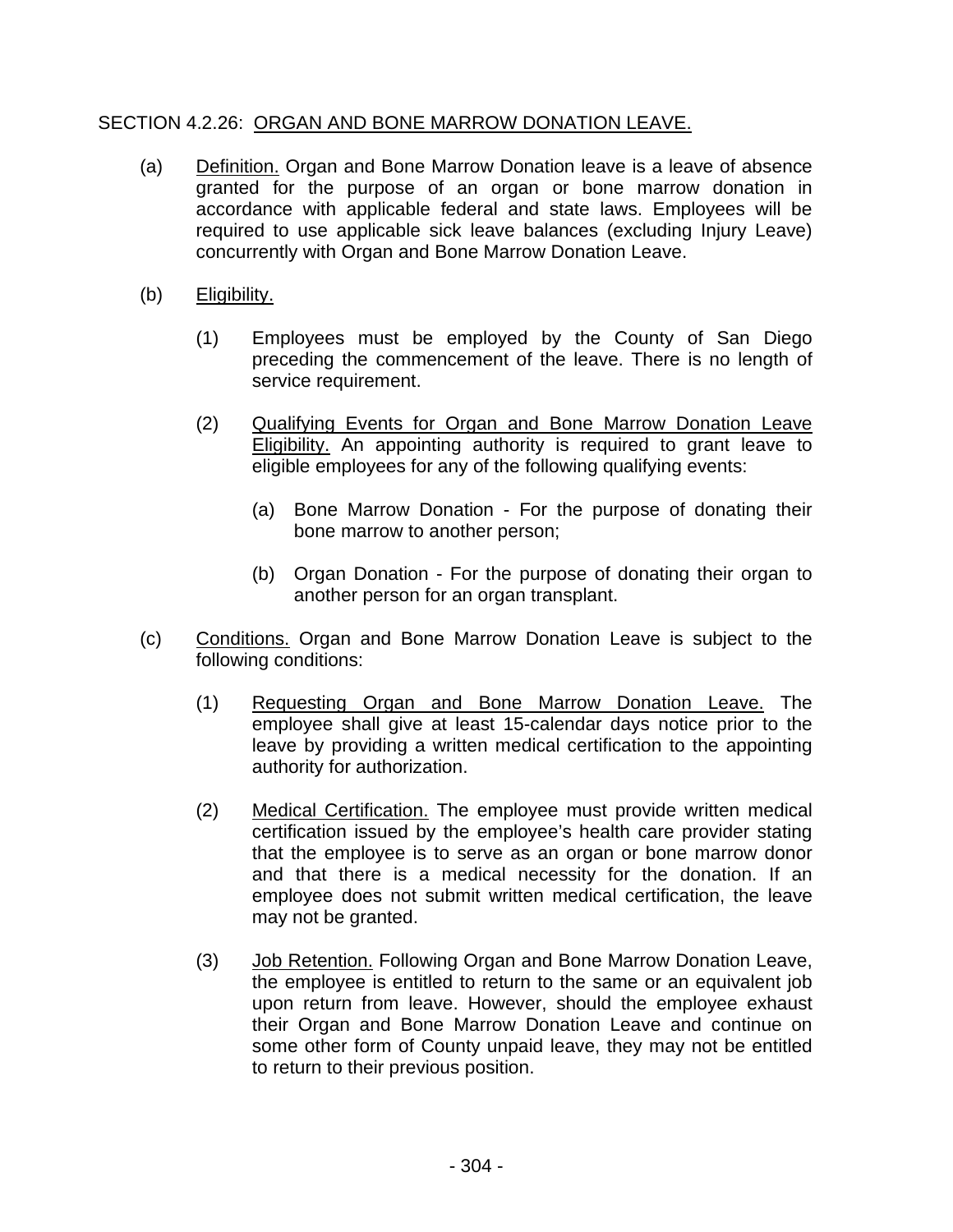- (4) Credits toward sick leave and vacation shall accrue as though the employee were on paid status.
- (5) Time on this leave shall apply toward time in service for step advancement and toward seniority for purposes of layoff.
- (d) Duration and Coordination with County Leave Programs. An employee may take this leave of absence in any 12-month period. The measurement period begins from the date the employee's leave begins and ends after 12 consecutive months. Organ and Bone Marrow Donation Leave does not run concurrently with the federal Family and Medical Leave Act (FML). Organ and Bone Marrow Donation Leave shall be coordinated with County paid leave and unpaid leave as follows:
	- (1) Bone Marrow Donation. An employee will be allowed to take a paid leave of absence not exceeding five (5) business days, or equivalent hours. An employee is required to use available sick leave balances concurrently with Organ and Bone Marrow Donation Leave.
	- (2) Organ Donation. An employee will be allowed to take a paid leave of absence not exceeding thirty (30) business days, or equivalent hours. An employee is required to use available sick leave balances concurrently with Organ and Bone Marrow Donation leave.
		- (a) An employee will be allowed to take an additional thirty (30) business days of unpaid leave for the purpose of donating their organ to another person.
		- (b) Employee will be required to use available sick leave balances concurrently with the additional thirty (30) days of organ donation leave.
		- (c) If sick leave balances are exhausted, the employee will be required to use other applicable paid leave balances (excluding Injury Leave) concurrently with the additional thirty (30) days of organ donation leave.
		- (d) The employee's leave may not exceed sixty (60) business days for the purpose of organ donation in any 12-month period.
- (e) Maintenance of Insurance Coverage.